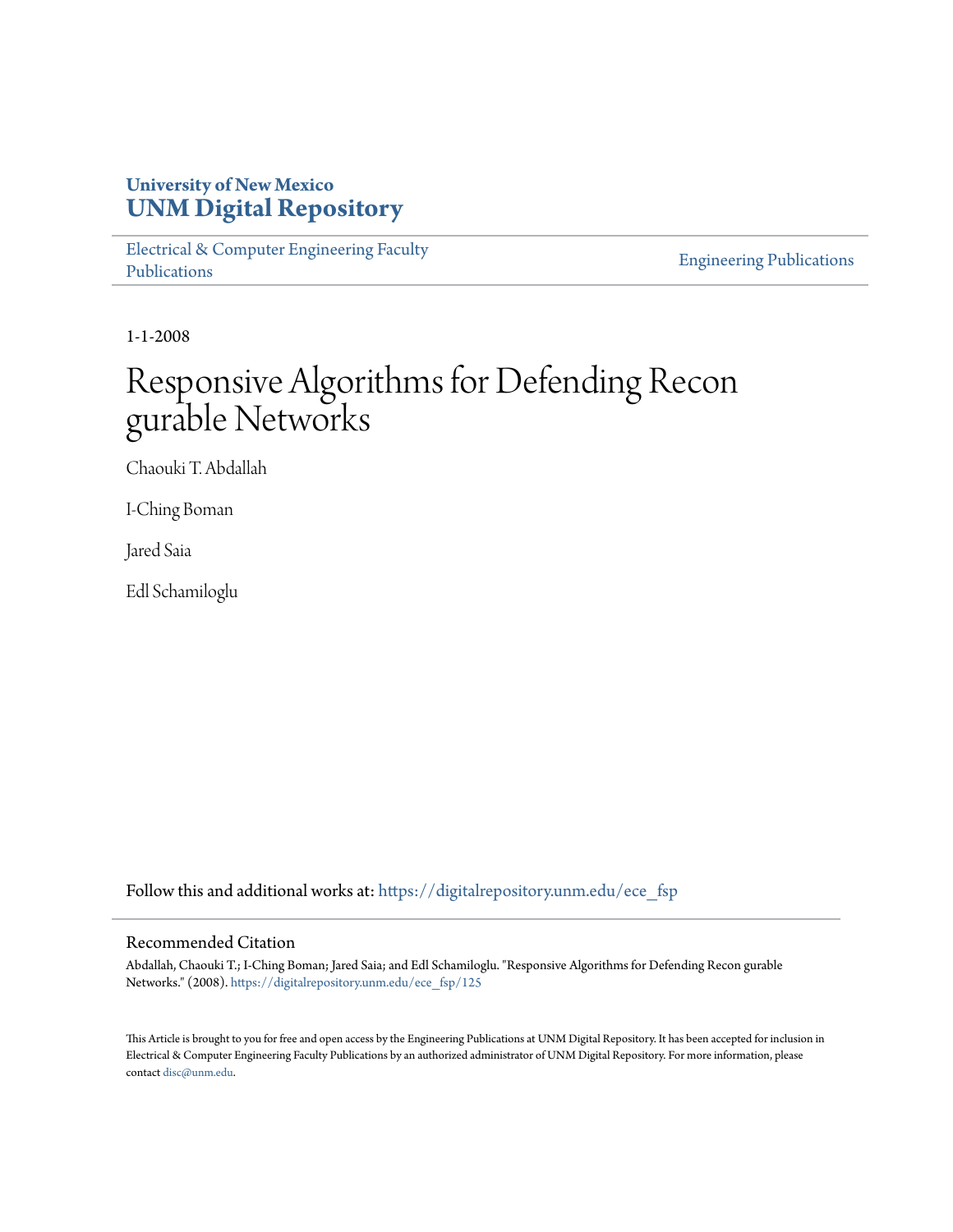# Responsive Algorithms for Defending Reconfigurable Networks

I-Ching Boman <sup>∗</sup> Jared Saia<sup>∗</sup> Edl Schamiloglu Chaouki T. Abdallah

#### Abstract

We present algorithms to self-heal reconfigurable networks when they are under attack. These algorithms reconfigure the network during attack to protect two critical invariants. First, they insure that the network remains connected. Second, they insure that no node increases its degree by more than  $O(\log n)$ . We show both theoretically and empirically that our algorithms can successfully maintain these invariants even for large networks under massive attack by a computationally unbounded adversary.

# 1 Introduction

In this paper, we design *responsive* algorithms that provably protect critical invariants in reconfigurable networks. Our algorithms are responsive in the sense that they adaptively fix the network while an attack is occurring. This is in contrast to the standard, non-responsive approach that designs a network that is robust from the very start to the worst conceivable attack. The non-responsive approach assumes that a massive adversarial attack occurs instantaneously and that the network can do nothing while the attack is occurring. In contrast, the responsive approach assumes that the network can respond during the course of an attack.

There are many critical invariants that one would like to maintain while a network is under attack, including: keeping the network connected, keeping node degrees low, keeping the diameter low, and preserving the ability to route quickly. In this paper, we focus only on keeping the network connected and keeping node degrees low. We present responsive algorithms that can maintain these invariants even when the network is under attack by an omniscient and computationally unbounded adversary.

Responsive algorithms are useful for networks that are dynamically reconfigurable: networks that can change their topology during an attack. Following are three categories of dynamically reconfigurable networks and the types of attacks that can occur on them.

- Reconfigurable networks of computational devices: These include peer-to-peer, ad-hoc and sensor networks. Here the nodes are the devices, there is an edge between two nodes if a communication link is established between the computational devices. An adversary may remove nodes by, for example, launching EMP attacks against the computational devices. After an attack, we want to reconfigure the network to ensure that the computation or data aggregation the network is performing can continue uninterrupted.
- Infrastructure networks: An example dynamically reconfigurable infrastructure network is the following air transportation network. Each node represents an airport and there is an edge between two nodes if there are direct flights between the airports these nodes represent. An attacker may remove nodes by incapacitating an airport. After an attack, we want to reconfigure the edges to maintain invariants such as connectivity and low diameter.

<sup>∗</sup>Department of Computer Science, University of New Mexico, Albuquerque, NM 87131-1386; email: saia@cs.unm.edu. This research was partially supported by NSF grant CCR-0313160 and Sandia University Research Program grant No. 191445.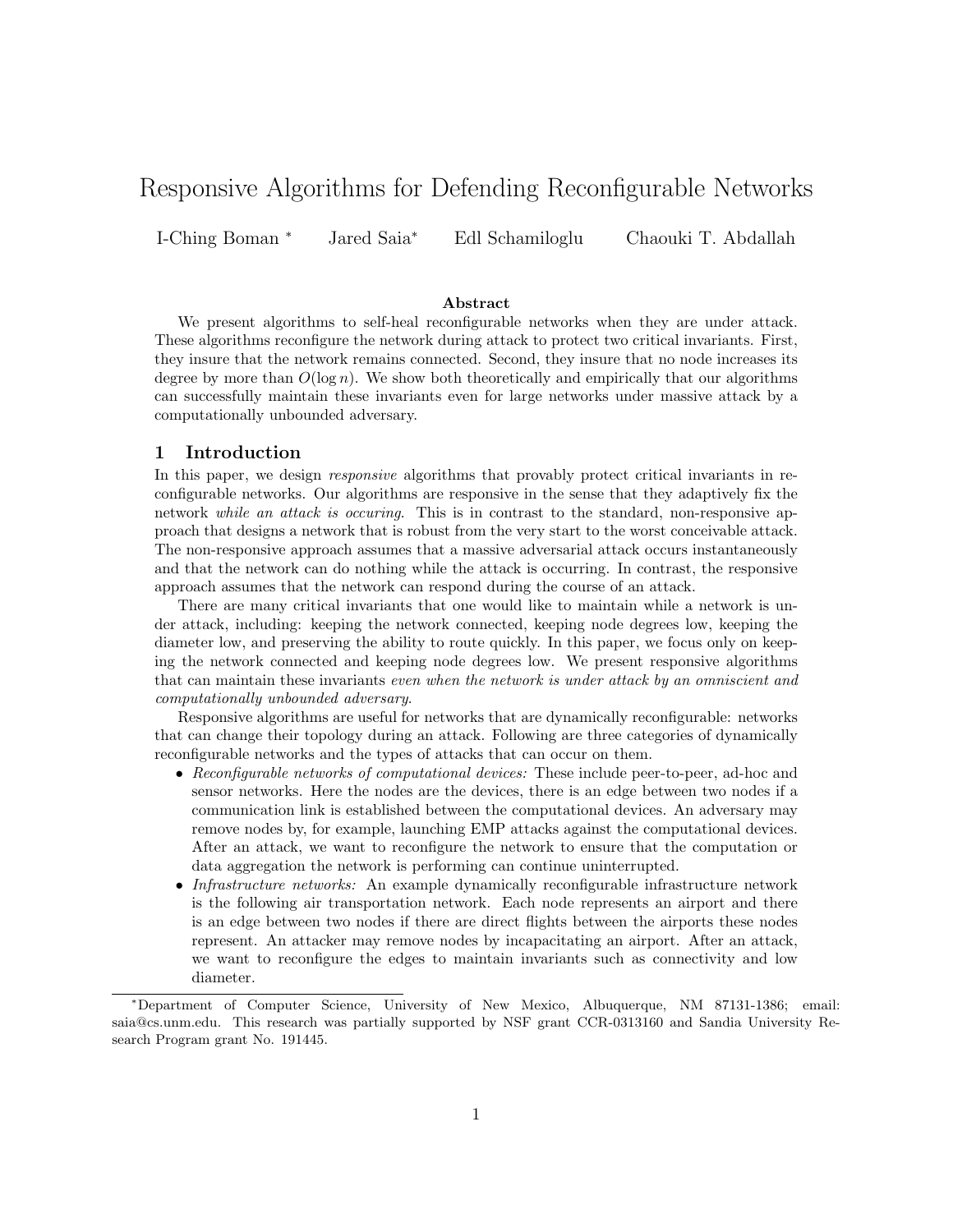• Social networks: In these networks, each node represents a person in an organization. There is an edge between two nodes if, for example, information can be spread directly between the two people represented by the nodes. An attacker may remove nodes by incapacitating individuals. After an attack, we want to reconfigure the edges of the network to ensure that information can still flow efficiently through the network.

There are two limitations of the responsive approach. First, it can only be used for networks that are dynamically reconfigurable i.e. it must be possible to quickly add extra edges to the network. While the networks mentioned above all have this property, not all networks do. For example, networks where the edges are physical wires are not dynamically reconfigurable. Second, the responsive approach only works in situations where there is time to respond to the attack. In particular, the approach will not work in the case of a massive, instantaneous attack.

When the responsive approach can be used, however, it has several significant advantages over the non-responsive approach. First, we can guarantee better protection than with the non-responsive approach. For example, using the responsive approach, we can guarantee that all nodes in the network stay connected even if a constant fraction of the nodes are deleted by an adversary. It is easy to show that this type of guarantee is not possible for non-responsive networks. Second, the responsive approach is more resource efficient than the non-responsive approach. In particular, the non-responsive approach requires the network to be designed from the start to resist the worst conceivable adversarial attack. In contrast, the responsive approach adjusts the amount of resources it commits to network protection based on the severity of the current attack. Finally, the responsive approach works for any type of initial network topology. The non-responsive approach requires that the network topology be carefully designed from the start to be robust to attack.

Our Model: We now describe our model of attack and network response. We assume that the network is initially a connected graph over  $n$  nodes. We consider the case of both directed and undirected graphs. We assume that every node knows not only its neighbors in the network but also the neighbors of its neighbors i.e. neighbor-of-neighbor (NoN) information. In particular, for all nodes  $x,y$  and z such that x is a neighbor of y and y is a neighbor of z, x knows z.

We assume that there is an adversary that is attacking the network. This adversary knows the network topology and our algorithms, and it has the ability to delete carefully selected nodes from the network. However, we assume the adversary is constrained in that in any time step it can only delete a small number of nodes from the network. We further assume that after the adversary deletes some node  $x$  from the network, that the neighbors of  $x$  become aware of this deletion and that they have a small amount of time to react.

When a node  $x$  is deleted, we allow the neighbors of  $x$  to react to this deletion by adding some set of edges amongst themselves. We assume that these edges can only be between nodes which were previously neighbors of  $x$ . This is to ensure that, as much as possible, edges are added which respect locality information in the underlying network. We assume that there is very limited time to react to deletion of  $x$  before the adversary deletes another node. Thus, the algorithm for deciding which edges to add between the neighbors of  $x$  must be fast and localized.

Our Results: The main theoretical result of this paper is an responsive algorithm that we call the Line Algorithm, whose properties are summarized in the following theorem, which is proven in Section 4

Theorem 1. The line algorithm has the following properties

- It ensures that the network is always connected
- It increases the degree of any vertex by at most  $\log_2 n$  where n is the number of vertices in the network before attack
- It is locality aware in the sense that it adds edges only between nodes that have just had a neighbor deleted.

This results is quite interesting in lieu of the following theorem which we prove in Section 4.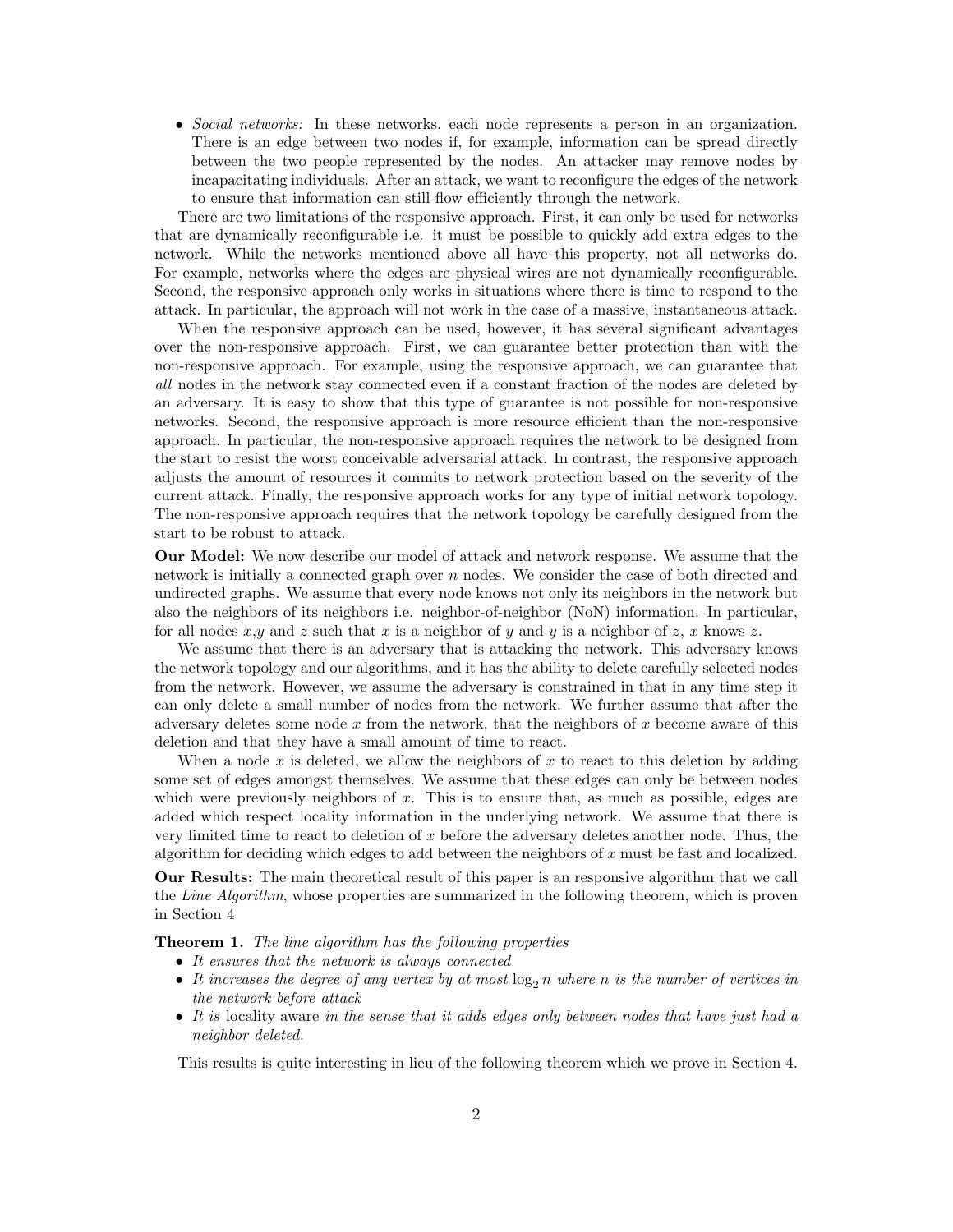**Theorem 2.** Locality aware algorithms can increase a node's degree by at least  $\log_3 n$ .

The main empirical result in this paper is a comparison of the line algorithm and several heuristics we have designed on a family of power-law networks(also known as scale-free). We find that the line algorithm is the most effective algorithm at limiting maximum degree increase. However, many of the heuristics are able to keep the *average* degree increase to  $O(\log n)$ , where  $n$  is the number of nodes in the initial graph. Moreover, these heuristics are likely to run much faster than the line algorithm in a distributed setting.

## 2 Related Work

There have been various papers that discuss strategies for adding spare capacity and rerouting in anticipation of failures  $[12, 15, 8, 3, 14, 4]$ . Médard, Finn, Barry, and Gallager  $[9]$  propose constructing redundant trees to make backup routes possible when an edge or node is deleted. Anderson, Balakrishnan, Kaashoek, and Morris [1] modify some existing nodes to be RON (Resilient Overlay Network) nodes to detect failures and reroute accordingly. Some networks have enough redundancy built in so that separate parts of the network can function on their own [5]. In all these cases, the network (nodes and edges) is fixed.

Our algorithm and heuristics, on the other hand, add edges to the network as node failures occur. We guarantee that the network remains connected but do not dictate routing paths.

#### 3 The Line Algorithm

Our main algorithm, which we call the Line algorithm, stems from two observations. First, when a graph loses connectivity, it is broken into connected components. Connecting these components in a tree will reestablish connectivity. Second, a line is a tree with minimal edges, and therefore minimal degrees. Since each connected component will contain at least one vertex that was a neighbor of the deleted vertex, connecting them in a line will limit their degree increase to one or less (lose one edge, gain at most two). In addition, the neighbors that become the two endpoint of the line do not increase their degrees.

We now define several variables to aid with the description of our algorithm. For a fixed time step we define the following:

- The actual network at that step is  $G(V, E)$
- Let  $E'$  be the edges that have been added by the algorithm up to that time step. (note  $E' \subseteq E$ ).
- Let  $G' = (V, E')$ . Note that G' is a forest (see Lemma 1)
- Let  $N(v, G)$  be the neighbors of vertex v in graph G.
- Let  $T(v, x)$  be the tree in  $G' x$  that contains v.
- Let each vertex v have a weight,  $w(v)$ .
- For vertices v and x, let  $W(v, x) = \sum$  $w(v')$

• For vertex v, let 
$$
rem(v) = \sum_{u \in N(v, G')}^{v' \in T(v, x)} W(u, v) - \max_{u \in N(v, G')} W(u, v) + w(v)
$$

The Line algorithm is defined in Figure 1; an example of how it works is given in Figure 2.

#### 4 Theoretical Analysis

We prove the following lemmas about the Line algorithm:

**Lemma 3.** The edges added by the algorithm,  $E'$ , form a forest.

*Proof.* At the start of the algorithm, there are no cycles because  $E'$  is empty. Each vertex is in its own tree, so  $G'$  forms a forest. During any timestep in the algorithm, deleting a vertex  $x$ from the forest forms another forest. Since at most one vertex gets new edge(s) per tree in  $G'$ ,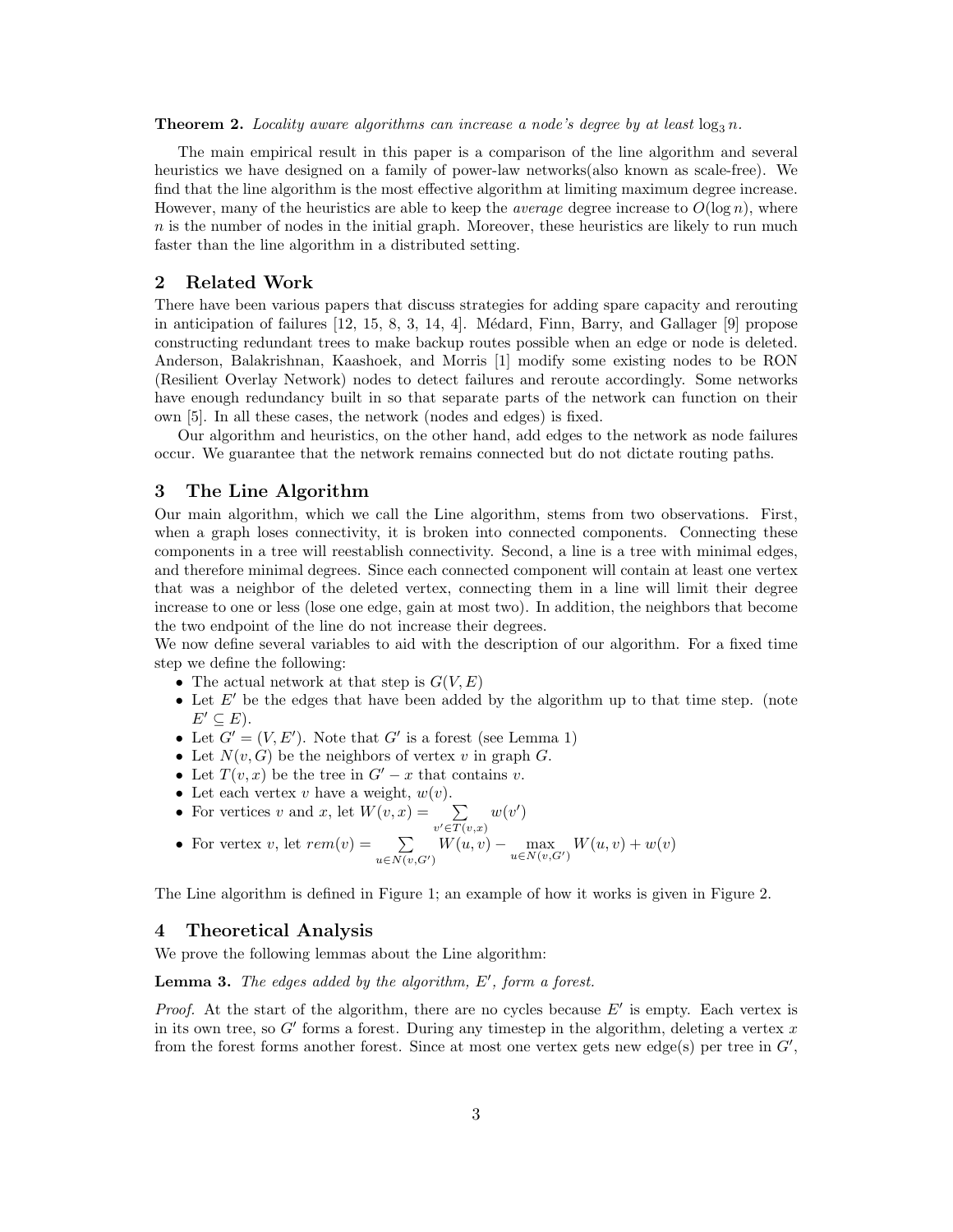# Line Algorithm:

**Initialize** each vertex v to have weight  $w(v) = 1$  before the first timestep. Then, for each timestep:

- Let  $G, G'$  be the graphs at a fixed timestep as defined above, and let  $x$  be the node deleted by the adversary at the timestep.
- Let  $N^*(x)$  be a maximal set of neighbors of x that are unconnected in  $G - x$ .
- 1. Let  $v_1, v_2$  be vertices in  $N^*(x)$  with maximal  $W(*,x)$  values, i.e.  $W(v_1, x) \ge W(v_2, x)$  and  $\forall j \in N^*(x)$  s.t.  $v_j \ne v_1, W(v_2, x) \ge$  $W(v_i, x)$
- 2.  $w(v_1) \leftarrow w(v_1) + w(x)$ .
- 3. Add edges to connect the vertices in  $N^*(x)$  in a line, L, such that  $v1$  and  $v2$  are the endpoints of  $L$ .

#### Figure 1: The Line Algorithm



Figure 2: An example of the Line algorithm. Circles are vertices, triangles are the associated trees, and the hollow circle is the vertex to be deleted. The size of the triangles are proportional to the tree weight of the attached vertices.

the new edges do not introduce cycles within a tree. Since the new edges form a line, they also do not introduce cycles between trees.  $\Box$ 

Lemma 4. The algorithm increases a vertex's degree by at most one in each time step. The degree of a vertex only increases if the vertex becomes an interior point in L.

Proof. The algorithm only connects vertices in a line. In a line, the highest degree vertices are the interior vertices, so interior vertices get the maximum degree gain. Since all vertices in the line were neighbors of x, they all lose one edge through x's deletion. The net edge gain for the interior vertices in the line is therefore  $-1+2=1$ . All other vertices have a net gain of zero.  $\Box$ 

**Lemma 5.** Whenever the algorithm increases a vertex v's degree,  $rem(v)$  at least doubles.

*Proof.* Let  $rem(v)$  be v's rem value before x is deleted, and  $rem'(v)$  be v's rem value after x is deleted and edges of L are added. To prove that  $rem'(v) \ge 2rem(v)$ , we will show that  $rem(v) \leq W(v, x)$  and  $rem'(v) \geq 2W(v, x)$ .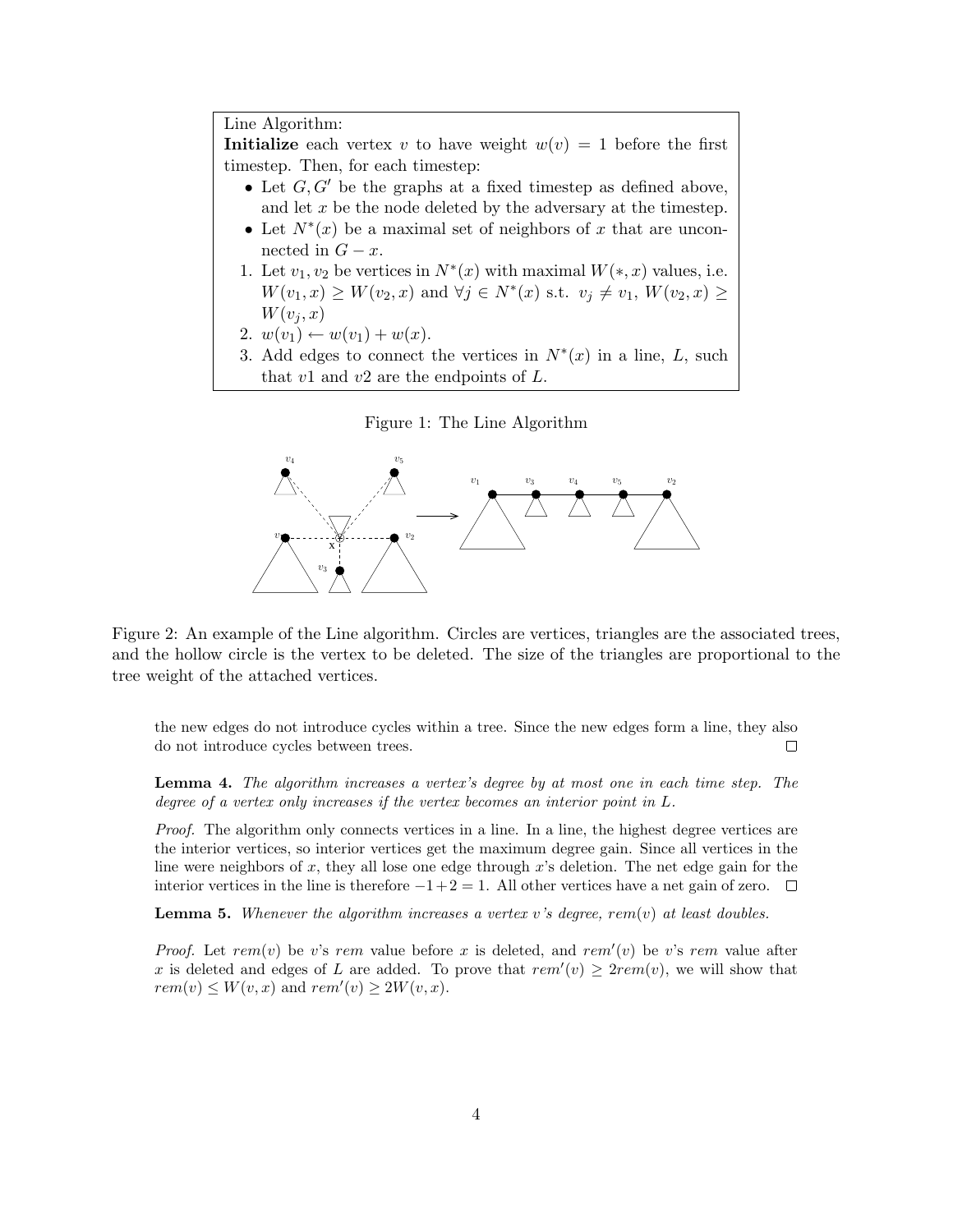

Figure 3: The dashed and solid lines belong to  $E$ , the solid lines belong only to  $E'$ . The dotted lines define subtrees. For v's degree to increase, x must have two neighbors that have  $W(*,x)$  values larger than  $W(v, x)$ .

Before  $x$  is deleted, by definition:

$$
rem(v) = \sum_{u \in N(v, G')} W(u, v) - \max_{u \in N(v, G')} W(u, v) + w(v).
$$
  
Thus,  $\forall u' \in N(v, G'), \text{ rem}(v) \le \sum_{u \in N(v, G')} W(u, v) - W(u', v) + w(v).$ 

There are two cases:

• Case 1:  $x \in N(v, G')$ 

$$
rem(v) \leq \sum_{u \in N(v, G')} W(u, v) - W(x, v) + w(v);
$$
  
=  $W(v, x).$ 

Where the second step follows because  $W(v, x)$  is the sum of  $w(v)$  and all the subtrees of v except for the subtree with x before the deletion of x (see Figure 4).

• Case 2:  $x \notin N(v, G')$ 

x and v must be connected by an edge because  $x \in N(v, G)$  in order for v to be eligible to be an interior point in L and gain a degree. Since  $x \notin N(v, G')$ , x and v must be connect by an edge in  $E - E'$ . Therefore

$$
rem(v) \leq \sum_{u \in N(v, G')} W(u, v) + w(v)
$$
  
=  $W(v, x)$ 

Where the second step follows because no substree of x can be counted in  $rem(v)$  because x is not in  $N(v, G')$  or in any of the subtrees of v (see Figure 4).

For both cases, in order for  $v$  to gain degree, it needs to be an interior point in  $L$ , by Lemma 4. Let's call  $L$ 's endpoints s and t (see Figure 3). In order for s and t to be endpoints of  $L$ ,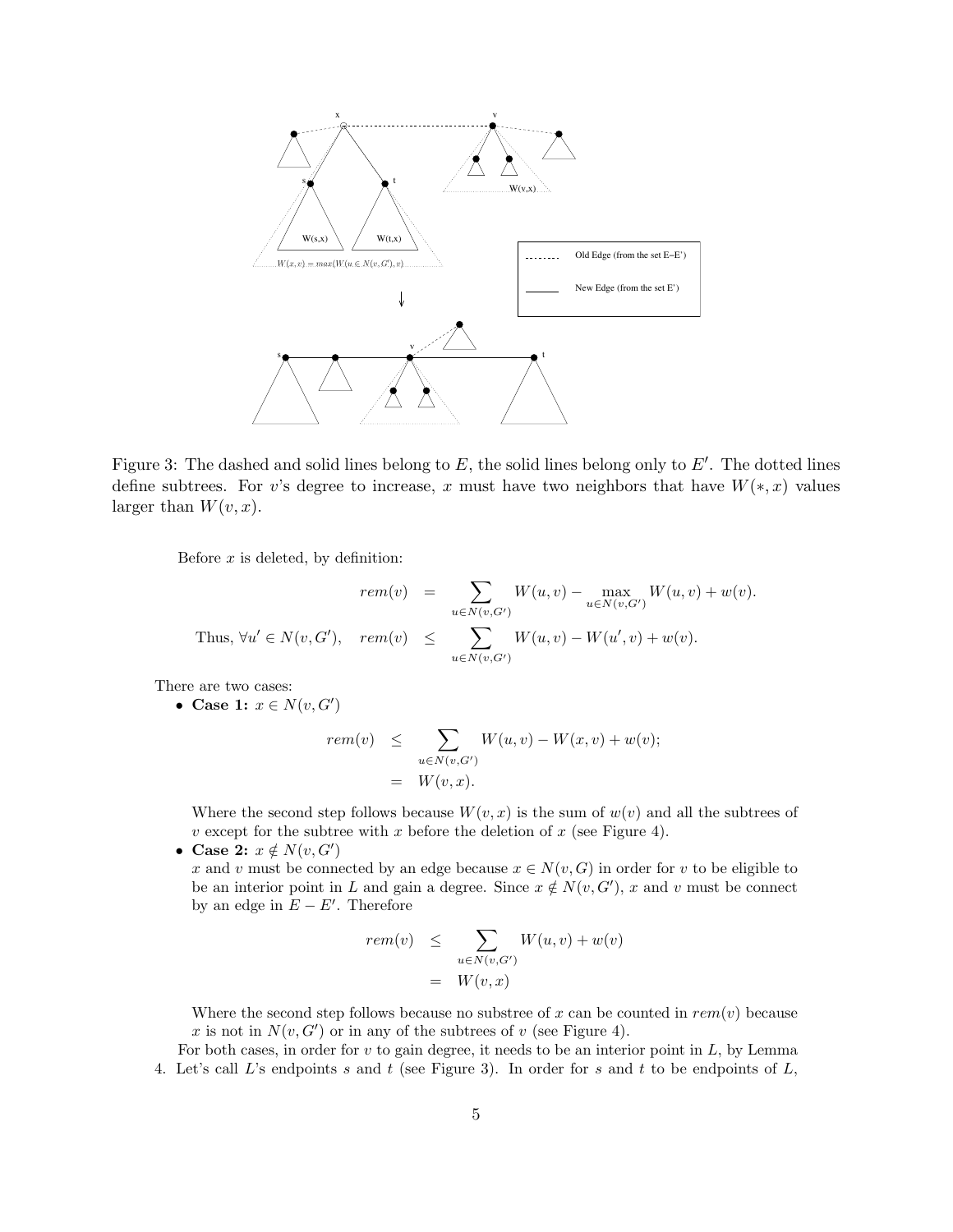

Figure 4: Lemma 3: cases before  $x$  is deleted.

either  $W(s, x) \ge W(t, x) \ge W(v, x)$  or  $W(t, x) \ge W(s, x) \ge W(v, x)$ . Without loss of generality, assume

$$
W(s,x) \ge W(t,x) \ge W(v,x) \tag{1}
$$

Therefore after the deletion of  $x$ , the rem value becomes:

$$
rem'(v) = W(v, x) + \sum_{u \in N(x, G-x), u \neq s} W(u, x)
$$
  
\n
$$
\geq W(v, x) + W(t, x)
$$
  
\n
$$
\geq 2W(v, x) \text{ (by equation 1)}.
$$

Thus,  $rem'(v) \geq 2 rem(v)$ . Therefore, the rem value of a vertex at least doubles when that vertex gains a degree.  $\Box$ 

**Lemma 6.** For every vertex v,  $rem(v)$  is non-decreasing over any vertex deletion where v has not been deleted.

*Proof.* By Lemma 3, every vertex v in G' belongs to some tree, which we will call  $T_v$ . For every  $T_v$  in G', let the sum of the weights of all vertices in  $T_v$  be called  $w(T_v)$ .

By definition: 
$$
rem(v) = \sum_{u \in N(v, G')} W(u, v) - \max_{u \in N(v, G')} W(u, v) + w(v)
$$
  
Therefore:  $rem(v) = w(T_v) - \max_{u \in N(v, G')} W(u, v)$ 

Observe first that  $w(T_v)$  cannot decrease because even when no new vertices are added to  $T_v$  because the deleted vertex's weight is not "lost", but added to some member of  $T_v$ .

Initially, v does not have any subtrees, so  $rem(v) = 0$ . When one edge is added to v, there is only one subtree, therefore,  $rem(v)$  is still zero. When two edges have been added to v,  $rem(v)$ increases to some positive number.

For all subsequent steps, since  $w(T_v)$  cannot decrease, rem(v) would only decrease if the maximum subtree weight increases more than the tree weight's increase. Since the maximum subtree is a subset of the tree,  $T_v$ , any increases or decreases in the maximum subtree is also counted in  $w(T_v)$ . Therefore the maximum subtree weight cannot increase by more than the tree weight and  $rem(v)$  cannot decrease.  $\Box$ 

**Lemma 7.** For all vertices, v, rem(v) is always no more than n.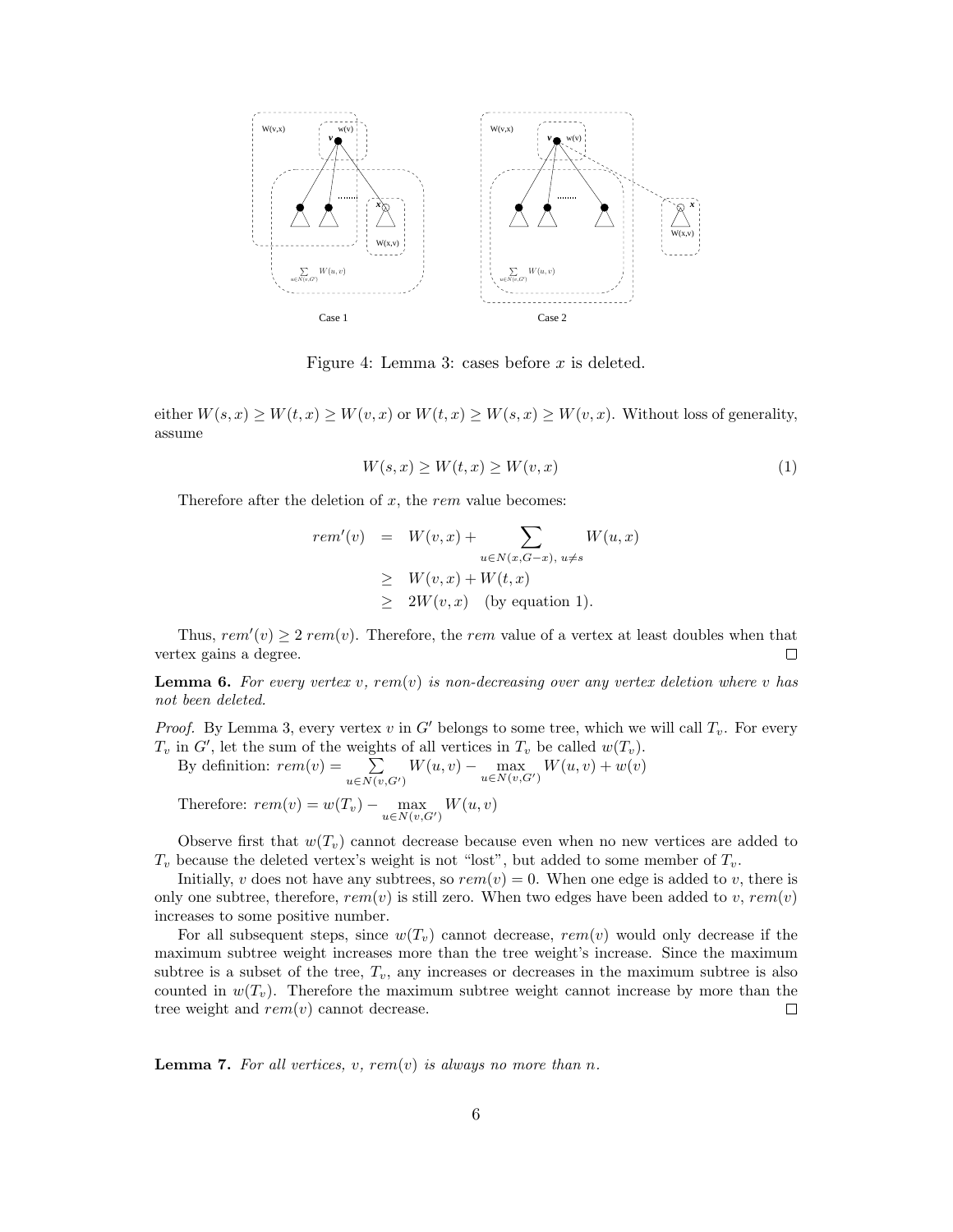Proof. Since the subtrees of a vertex are disjoint, no vertex is counted twice in a rem value. Since the set of subtrees cannot include more than the number of vertices remaining, the rem value is always no more than the sum of the weights of all undeleted vertices in  $G'$ . Let's call this value  $W^*$ .

After initialization, all vertices have weight 1. Since there are n vertices,  $W^*$  is n. Therefore the rem value is no more than  $n$  at initialization. At each step of the algorithm, the weight of the deleted vertex is added to one of the remaining vertices, so  $W^*$  remains constant at n. Thus the rem value of any vertex remains no more than  $n$ .  $\Box$ 

We are now ready to prove Theorem 1.

Proof. It is immediate that the line algorithm is locality-aware and that it preserves connectivity. We now show that the degrees of all vertices do not increase too much. Every vertex  $v$  starts with  $rem(v) = w(v) = 1$ . By Lemma 6, v's rem value never decreases at any time step of the algorithm. By Lemma 5, whenever the degree of v increases,  $rem(v)$  at least doubles. Since rem(v) is always at most n by Lemma 7, the rem value of v can double at most  $\log_2 n$  times. Therefore, vertex v can increase its degree at most  $\log_2 n$  times. Each time, it increases its degree by only one (Lemma 4). Thus, the maximum degree increase is  $\log_2 n$ .

We next show that the latency of the line algorithm is small. Given a graph with  $n$  vertices and m edges, we run depth first search [2], which takes  $O(n + m)$  time, to find disconnected neighbors of the deleted vertex. Then we connect at most  $n$  vertices in a line. Assuming it takes constant time to add one edge, it takes  $O(n)$  to connect n vertices in a line. The total time is still  $O(n+m)$ .  $\Box$ 

We now prove Theorem 2

*Proof.* We prove this by construction. We observe that whenever  $G$  is broken into three connected components, one component is forced to increase its degree. Let  $\mu$  be the maximum increase in degree experienced by any vertex. The adversary can selectively delete vertices so that no matter how the components are connected,  $\mu$  has to increase.

We build a graph in the following manner. Starting with a single level tree with three leaves,  $T_1$ , we connect the root node of three such trees to a new node to make a new tree,  $T_2$ , with the new node as the root. We connect the root node of three  $T_2$  trees to another new node to make a new tree,  $T_3$ , and so forth.

For each node, v, let  $\Delta(v)$  be the increase in its degree from its initial degree. The adversary first deletes nodes that were root nodes in  $T_1$  trees, forcing a leaf node to become an interior node and gain a degree, and  $\mu$  to become 1. See Figure 5 Then, the adversary deletes nodes that were root nodes in  $T_2$  trees, forcing one of the  $\Delta(v) = 1$  nodes to increase its degree and  $\mu$ to increase to 2. See Figure 6.



Figure 5: Max degree increase changes from zero to one

With selective trimming of nodes to position the maximal degree increase vertices, this technique of forcing the algorithm to join three nodes with the highest  $\Delta(v)$  values will increase  $\mu$  for each level of the tree. Since there are  $\log_3 n$  levels in the tree,  $\mu = \log_3 n$  eventually. Through this example, we have shown that a node can be forced to increase its degree by  $\log_3 n$ by the adversary.  $\Box$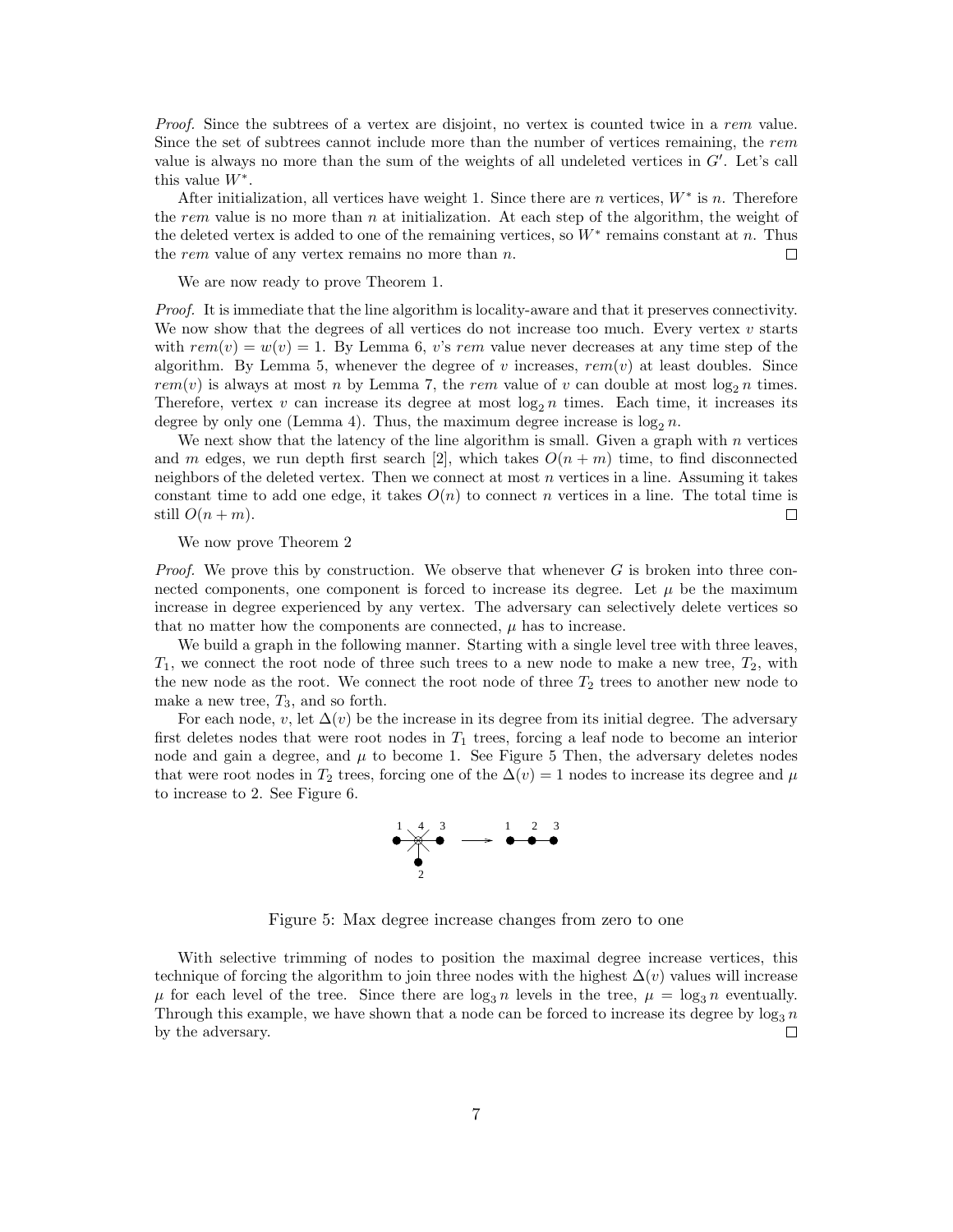

Figure 6: Max degree increase changes from one to two

#### 5 Empirical Results

If the Line algorithm is implemented distributedly, the latency can be large. In order to find the trees in  $G'$  after deletion, a distributed depth first search would have to be done. This takes time linear in the diameter of the network. The large diameters of lines increases the latency.

Thus, in this section, we investigate what will happen if all the neighbors of the deleted vertex are connected in a line, without regard to being in the same tree or not. In this case, a depth first search is not be necessary, and the run time is independent of the diameter. We experimented with several criteria for determining endpoints, as we did with the Line algorithm.

#### 5.1 Setup

Sets of power-law graphs with degree distribution  $Ck^{-\gamma}$  where  $C = 20$  and  $\gamma = 3$  were randomly generated using the procedure giving in [13]. Then, an adversary deletes a vertex from the graph using one of two attack schemes and a responsive algorithm is applied. This deletion-response pattern was repeated  $n-2$  times. <sup>1</sup> One attack scheme removes the maximum degree vertex from the remaining vertices, the other scheme removes a random vertex. The responsive algorithms are:

- $maxIncNbrs$ : All neighbors of the recently deleted vertex are connected in a line unless they already share an edge. Neighbors with the most degree increase(s) are placed at the ends.
- $\bullet$  minIDNbrs: All neighbors of the recently deleted vertex are connected in a line unless they already share an edge. A neighbor with minimal ID is selected as an endpoint. The minimal ID propagates its ID to all other vertices connected to it. Each vertex starts with a randomly assigned ID in a fixed range.
- $maxInCFrees:$  Uses the Line algorithm described in the previous section. One neighbor from each connected component in  $G'$  (a tree) is selected. They are connected in a line. The neighbors with the most tree weight(s) are placed at the ends.
- $maxIncComps$ : One neighbor from each connected component in  $G$  (not  $G'$ , the forest) is selected. They are connected in a line. Neighbors with the most degree increase(s) are the endpoints.

<sup>1</sup>Source code is available at http://www.cs.unm.edu/homes/iching/SELFHEALING/programs.tar.gz.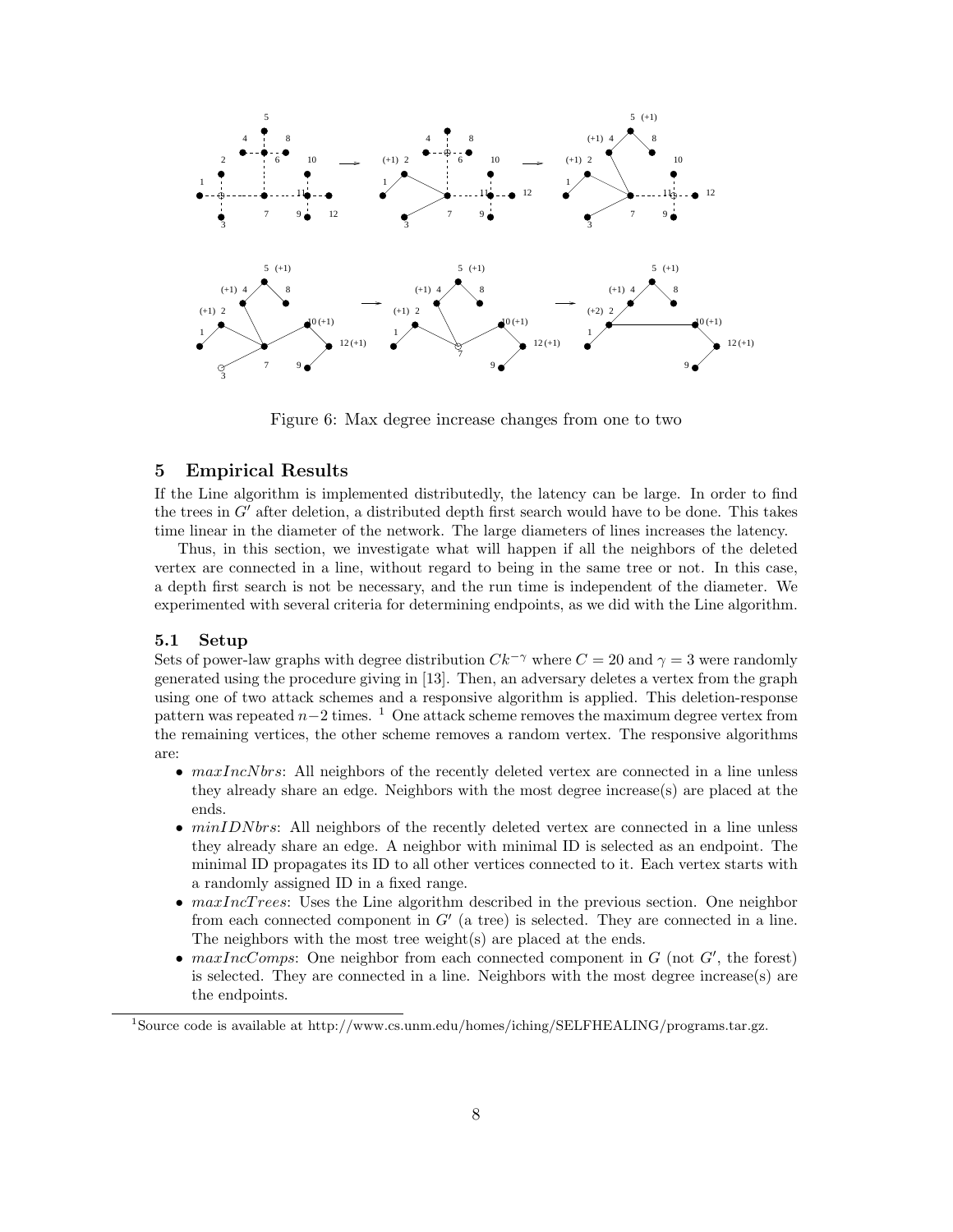

Figure 7: Maximum degree increase. The left plot shows random adversarial attack. The right plot shows adversarial attack that repeatedly deletes the node with maximum degree.

# 5.2 Results

We measured the following, where each vertex  $v_i$  starts with degre  $v_i(0)$ , and has degree  $deg(v_i)$ at the end of a timestep:

- Maximum Degree Increase over time and vertices:  $∀$  timestep  $1 ≤ t ≤ n - 1$  and vertex j :  $(\max(deg(v_j) - v_j(0)))$
- Average Maximum Degree Increase over all time steps:<br>  $\frac{1}{2} \sum_{n=1}^{\infty} \frac{d}{dx} \left( \frac{d}{dx} \right) \frac{d}{dx} \left( \frac{d}{dx} \right)$  $\frac{1}{n} \sum$ j  $(\max_t (deg(v_j) - v_j(0)))$

We found that connecting all neighbors leads to a much greater maximum degree increase than the logarithmic bound with the components-only algorithms (see Figure ??). The average maximum degree increase, although still worse than the components-only algorithms, was logarithmic for the all-neighbors line algorithm. (see Figure 8). This is not unexpected, because once a node has been deleted, its degree can no longer increase. As more vertices are deleted, although some nodes keep increasing their degree and increasing the maximum degree increase of the graph, more nodes stay constant in their degree increase. An example of the Line algorithm in action is given in Figure 9.

## 6 Conclusions and Future Work

We have developed an algorithm, called the Line algorithm, that maintains connectivity after node deletions by adding locality aware edges. It guarantees a degree increase of at most  $\log_2 n$ , which we have shown to asymtotically match a lower bound on locality aware algorithms. We have shown empirically that this algorithm performs well in protecting large-scale networks.

In addition, we compared hueristics that connect all neighbors with heuristics that connect only components in a line. We found empirically that connecting all neighbors, which is likely to run much faster in a distributed setting, limits average degree increase to be logarithmic. On the other hand, taking the time to find the connected components that formed upon deletion of a vertex is essential if one has to limit the maximum degree increase.

The following is a description of some ideas for future work:

Modify Randomized Minimum ID Heuristic The heuristic that assigns random IDs to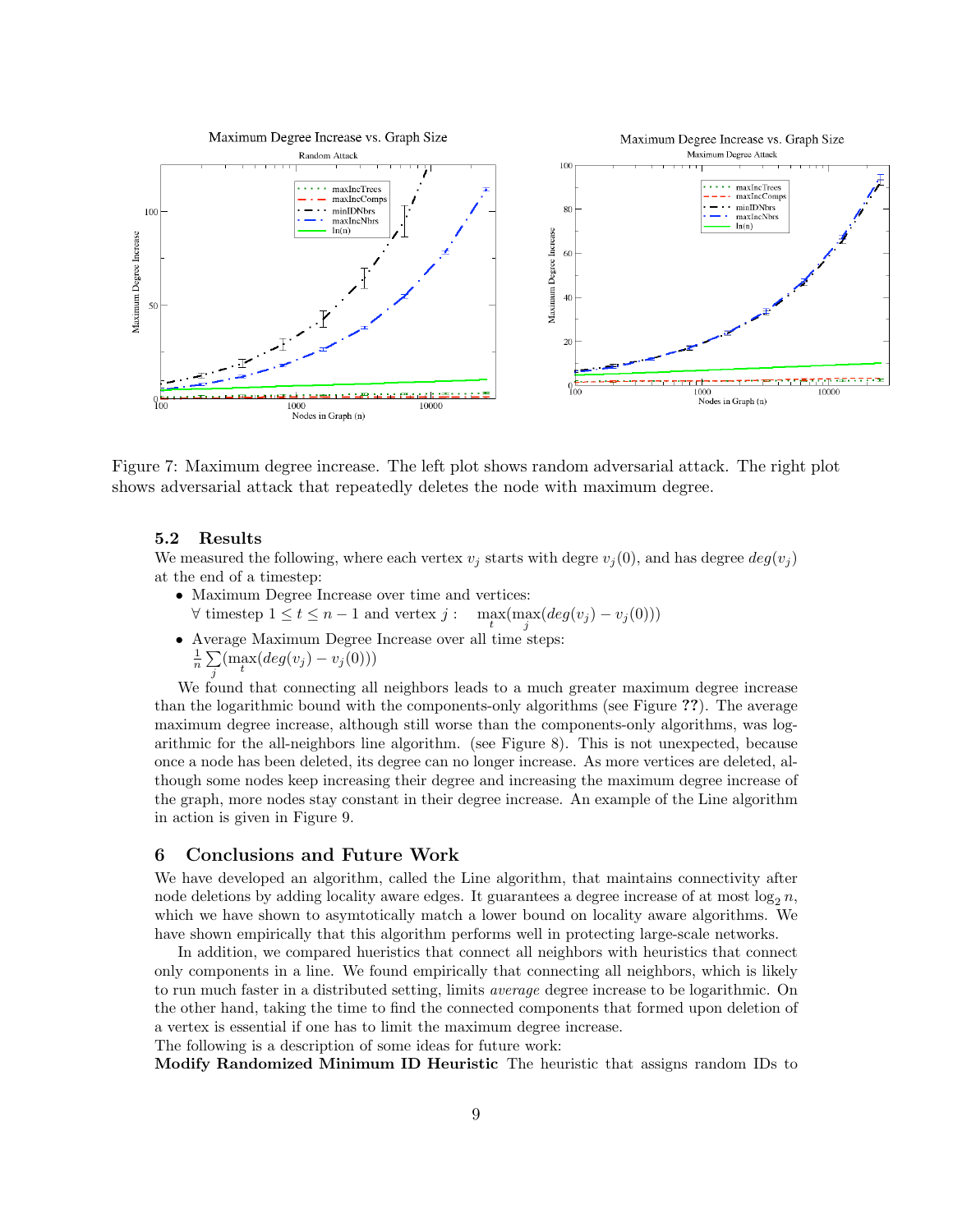

Figure 8: Average Maximum degree increase. The left plot shows random adversarial attack. The right plot shows adversarial attack that repeatedly deletes the node with maximum degree.

vertices and connects them using the minimum ID vertex as an endpoint failed to limit degree increase because the number of ID changes does not measure the number of degree increases. However, perhaps the heuristic can be modified without sacrificing its speed and simplicity. Some other method besides changing IDs may be applied that can measure the number of degree changes.

- Decrease Diameter In the worst case, the diameter of the reconnected graph can become rather large, since lines have large diameters. Improving the diameter would be the next logical step. One idea is to connect the components into binary trees instead of lines. The inner nodes of the tree would experience a degree increase of two, as opposed to a degree increase of one experienced by the inner nodes of a line. On the other hand, there can be more than two nodes (leaf nodes) that do not gain any net degree. In a line of more than three nodes, only two can be spared from degree increases.
- Add Edge Costs Another variable that deserves further investigation is the cost of adding edges. Currently we only add edges to nodes that are at most two edges apart before deletions. If a cost is associated with each potential edge, and each node is allocated a certain "budget" initially, we can model the problem more accurately.
- Investigate Cascading Failures It would be interesting to test how our algorithm handle cascading failures. Each vertex starts with a certain capacity. When a vertex is deleted, some of its "load" (often defined as the number of shortest paths that go through the vertex) is diverted to the remaining vertices. The remaining vertices, in turn, can fail if the extra load exceeds their capacities. Studies have shown that power-law networks are vulnerable to cascading failures  $([11] \, [7])$ . Motter and Lai had a strategy for preventing cascading failures with intentional removals [10]. Hayashi an Miyazaki had another strategy that also adds edges, called emergent rewirings [6]. It would be interesting to compare how the Line algorithm compares against these algorithms, and perhaps modify the algorithm to also deal with cascading failures.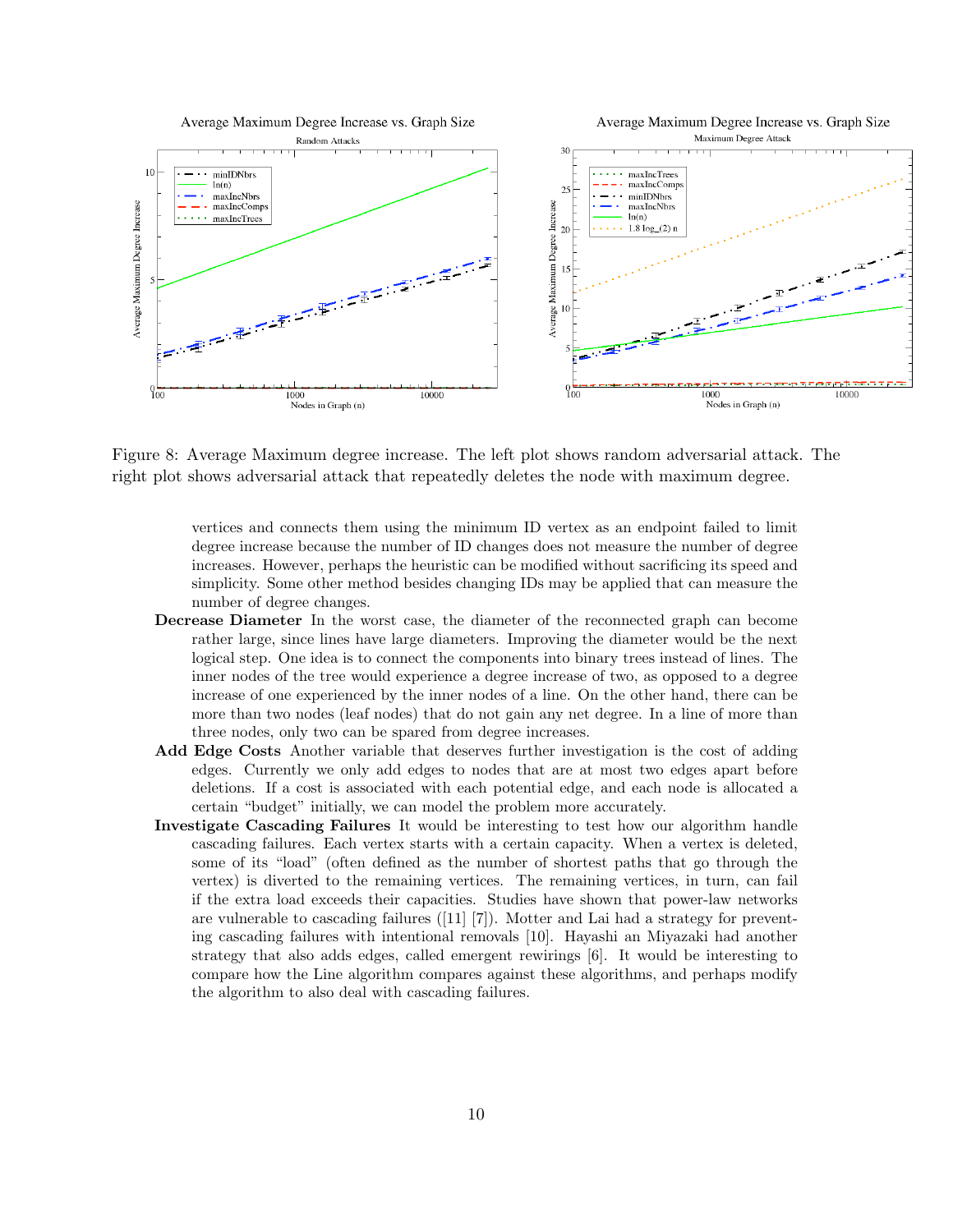# References

- [1] David Andersen, Hari Balakrishnan, Frans Kaashoek, and Robert Morris. Resilient overlay networks. SIGOPS Oper. Syst. Rev., 35(5):131–145, 2001.
- [2] Thomas H. Cormen, Charles E. Leiserson, Ronald L. Rivest, and Clifford Stein. Introduction to Algorithms. McGraw-Hill, second edition, 2001.
- [3] Robert D. Doverspike and Brian Wilson. Comparison of capacity efficiency of dcs network restoration routing techniques. J. Network Syst. Manage., 2(2), 1994.
- [4] T. Frisanco. Optimal spare capacity design for various protection switchingmethods in atm networks. In Communications, 1997. ICC 97 Montreal, 'Towards the Knowledge Millennium'. 1997 IEEE International Conference on, volume 1, pages 293–298, 1997.
- [5] Sanjay Goel, Salvatore Belardo, and Laura Iwan. A resilient network that can operate under duress: To support communication between government agencies during crisis situations. Proceedings of the 37th Hawaii International Conference on System Sciences, 0-7695-2056- 1/04:1–11, 2004.
- [6] Yukio Hayashi and Toshiyuki Miyazaki. Emergent rewirings for cascades on correlated networks. cond-mat/0503615, 2005.
- [7] Petter Holme and Beom Jun Kim. Vertex overload breakdown in evolving networks. Physical Review E, 65:066109, 2002.
- [8] Rainer R. Iraschko, M. H. MacGregor, and Wayne D. Grover. Optimal capacity placement for path restoration in stm or atm mesh-survivable networks. IEEE/ACM Trans. Netw., 6(3):325–336, 1998.
- [9] Muriel Medard, Steven G. Finn, and Richard A. Barry. Redundant trees for preplanned recovery in arbitrary vertex-redundant or edge-redundant graphs. IEEE/ACM Transactions on Networking, 7(5):641–652, 1999.
- [10] Adilson E Motter. Cascade control and defense in complex networks. Physical Review Letters, 93:098701, 2004.
- [11] Adilson E Motter and Ying-Cheng Lai. Cascade-based attacks on complex networks. Physical Review E, 66:065102, 2002.
- [12] Kazutaka Murakami and Hyong S. Kim. Comparative study on restoration schemes of survivable ATM networks. In  $INFOCOM$  (1), pages 345–352, 1997.
- [13] M E J Newman, S H Strogatz, and D J Watts. Random graphs with arbitrary degree distributions and their applications. Physical Review E, 64:026118, 2001.
- [14] B. van Caenegem, N. Wauters, and P. Demeester. Spare capacity assignment for different restoration strategies in mesh survivable networks. In Communications, 1997. ICC 97 Montreal, 'Towards the Knowledge Millennium'. 1997 IEEE International Conference on, volume 1, pages 288–292, 1997.
- [15] Yijun Xiong and Lorne G. Mason. Restoration strategies and spare capacity requirements in self-healing atm networks.  $IEEE/ACM$  Trans. Netw.,  $7(1):98-110$ , 1999.